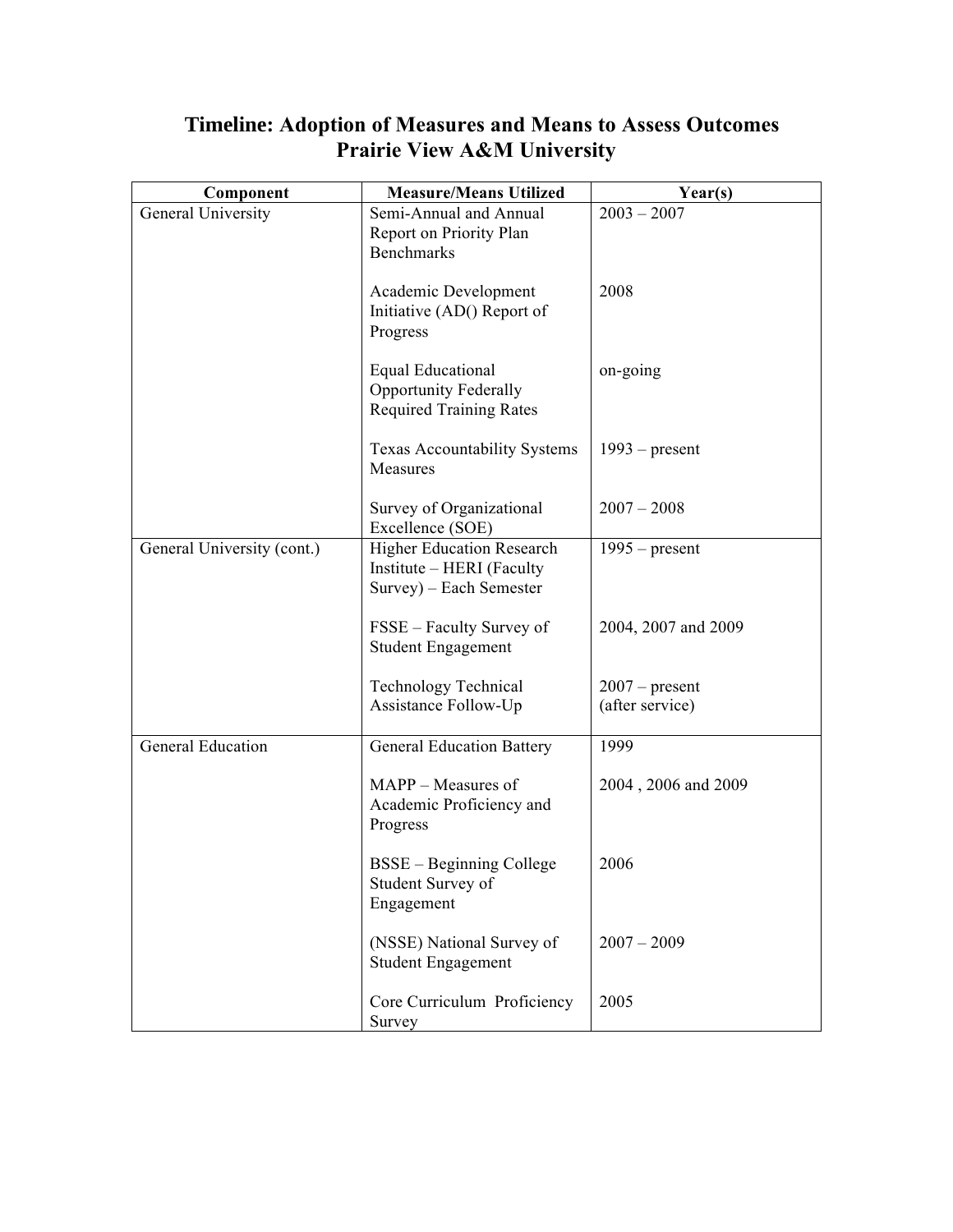| Table 2 (cont.) |  |
|-----------------|--|
|-----------------|--|

| Component                                                                  | <b>Measure/Means Utilized</b>                                                                                           | Year(s)                                                      |
|----------------------------------------------------------------------------|-------------------------------------------------------------------------------------------------------------------------|--------------------------------------------------------------|
| General Education (cont.)                                                  | Nelson-Denny Reading<br>Comprehension Test - Form<br>G                                                                  | $1999 - present$<br>(University College specific<br>program) |
|                                                                            | CLA – Collegiate Learning<br>Assessment                                                                                 | 2006                                                         |
| Academic Programs and<br>Services (including student<br>learning outcomes) | Texas Accountability System<br>Measures: Licensures/Pass<br>Rates                                                       | $1993$ – present                                             |
|                                                                            | APEX - Academic Program<br>Experience in the Major<br>(developed locally)                                               | $2001 - 2009$                                                |
|                                                                            | <b>External Program</b><br>Management and Accrediting<br><b>Agency Review</b>                                           | varies / on-going                                            |
|                                                                            | <b>Course Embedded Assessment</b><br>aligned with program<br>outcomes                                                   | varying levels of use; adopted<br>in 2005.                   |
|                                                                            | Major Fields Tests (MFTs)                                                                                               | varies by program; adopted in<br>2004                        |
|                                                                            | Capstone Experiences<br>(course, senior design projects,<br>summative field experiences)                                | on-going                                                     |
|                                                                            | Post-Collegiate Destination<br>Benchmarks (e.g. placements<br>in graduate and professional<br>school, career placement) | historic; most systematic since<br>2002                      |
|                                                                            | <b>Grade Distribution Reports</b>                                                                                       | $2004 - 2007$                                                |
|                                                                            | Other<br>school/college/academic, local<br>surveys, tests, focus groups,<br>internships, employer<br>feedback, etc.     | on-going                                                     |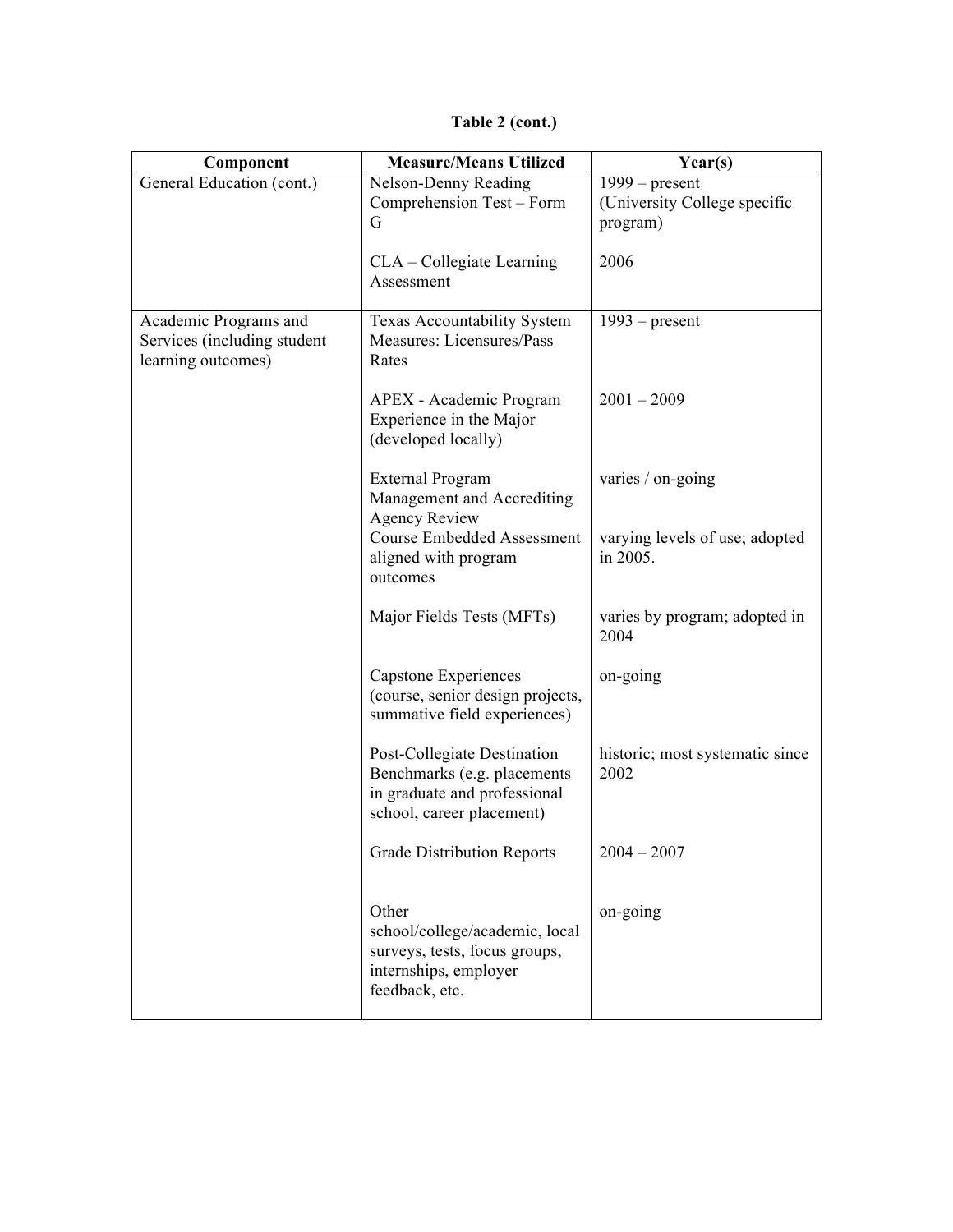**Table 2 (cont.)**

| Component                                      | <b>Measure/Means Utilized</b>                                                                                                                                        | Year(s)                        |
|------------------------------------------------|----------------------------------------------------------------------------------------------------------------------------------------------------------------------|--------------------------------|
| <b>Educational Support Services</b>            | School/College/Academic<br>Surveys                                                                                                                                   | on-going                       |
|                                                | <b>BCSSE</b> – Beginning College<br>Student Survey of Student<br>Engagement                                                                                          | 2006                           |
| <b>Educational Support Services</b><br>(cont.) | NSSE National Survey of<br><b>Student Engagement</b>                                                                                                                 | $2001 - 2005$<br>$2007 - 2009$ |
|                                                | <b>Texas Accountability System</b><br>Measures: Enrollment,<br>Retention, etc.                                                                                       | $1993$ – present               |
|                                                | $CIRP - Comparative$<br><b>Institutional Research</b><br>Program                                                                                                     | 2000, 2006                     |
|                                                | <b>Student Travel Abroad</b><br><b>Statistics</b>                                                                                                                    | $1999 - 2009$                  |
|                                                | <b>Career Services Placement</b><br>Survey                                                                                                                           | $2002 - 2009$                  |
|                                                | National Collegiate Athletics<br>Association (NCAA)<br>Academic Progress Report                                                                                      | 2008; 3 year cycle             |
|                                                | <b>Health and Counseling</b><br>Services Survey                                                                                                                      | $2004 - 2008$                  |
| <b>Administrative Support</b><br>Services      | Texas Accountability System<br>Measures: Space Utilization,<br>Deferred Maintenance, HUB<br>Rates, Administrative Cost<br>Ratio, Management to Staff<br>Ratios, etc. | $1993$ – present               |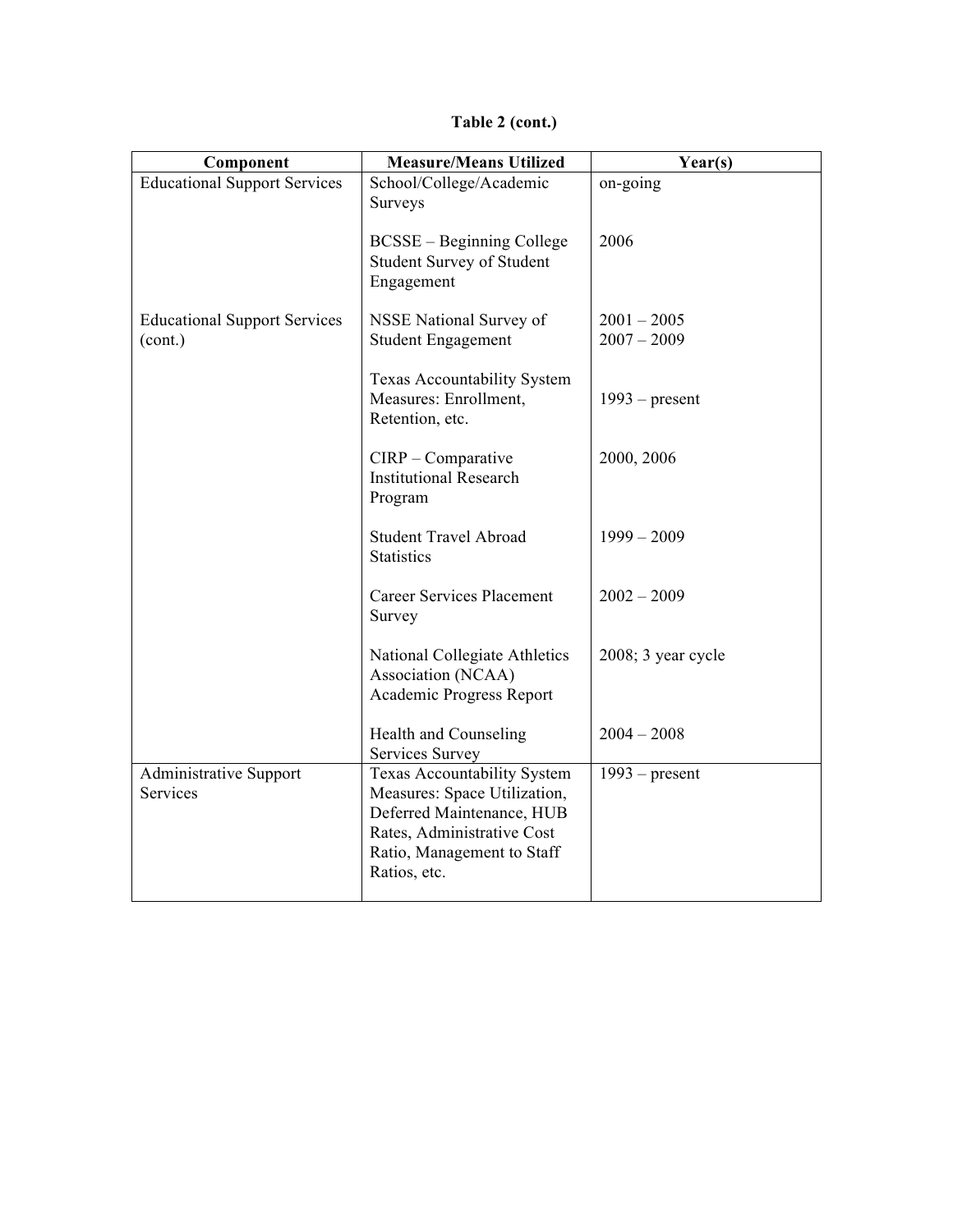| Table 2 (cont.) |  |  |
|-----------------|--|--|
|                 |  |  |

| Component                     | <b>Measure/Means Utilized</b><br>Year(s)                                                                             |                                            |
|-------------------------------|----------------------------------------------------------------------------------------------------------------------|--------------------------------------------|
| <b>Administrative Support</b> | <b>Automation of Process Rates</b>                                                                                   | 2000; accelerated in 2004                  |
| Services (cont.)              | Procedures and Rules Updates                                                                                         | historic; accelerated in 2006              |
|                               | <b>Training Utilization Rates</b>                                                                                    | on-going                                   |
|                               | <b>Customer Service Surveys</b><br>(student dining, information<br>technology, service follow-up                     | on-going                                   |
|                               | <b>Contract Reviews</b>                                                                                              | on-going                                   |
|                               | <b>Best Practices</b>                                                                                                | on-going                                   |
|                               | <b>Annual Financial Reports</b>                                                                                      | annually                                   |
| <b>Administrative Support</b> | <b>Internal Audits</b>                                                                                               | as required or directed                    |
| Services (cont.)              | <b>External Audits</b>                                                                                               | as required or directed                    |
|                               | <b>Fundraising Projection Rates</b>                                                                                  | on-going (cycle for capital<br>fund drive) |
| Research                      | <b>Texas Accountability System</b><br>Measures: Annual Summary<br>of Research and Sponsored<br>Programs Expenditures | $1993$ – present                           |
|                               | <b>External Management Review</b><br>Federal Research Compliance<br>Survey                                           | 2009<br>$2003 - 2005$                      |
|                               | Annual Reports on Sponsored<br>Research and Projects                                                                 | on-going                                   |
|                               | Compliance Surveys on<br>Annual Summaries of<br>Research and Sponsored<br>Research and Programs<br>Awards            | on-going                                   |